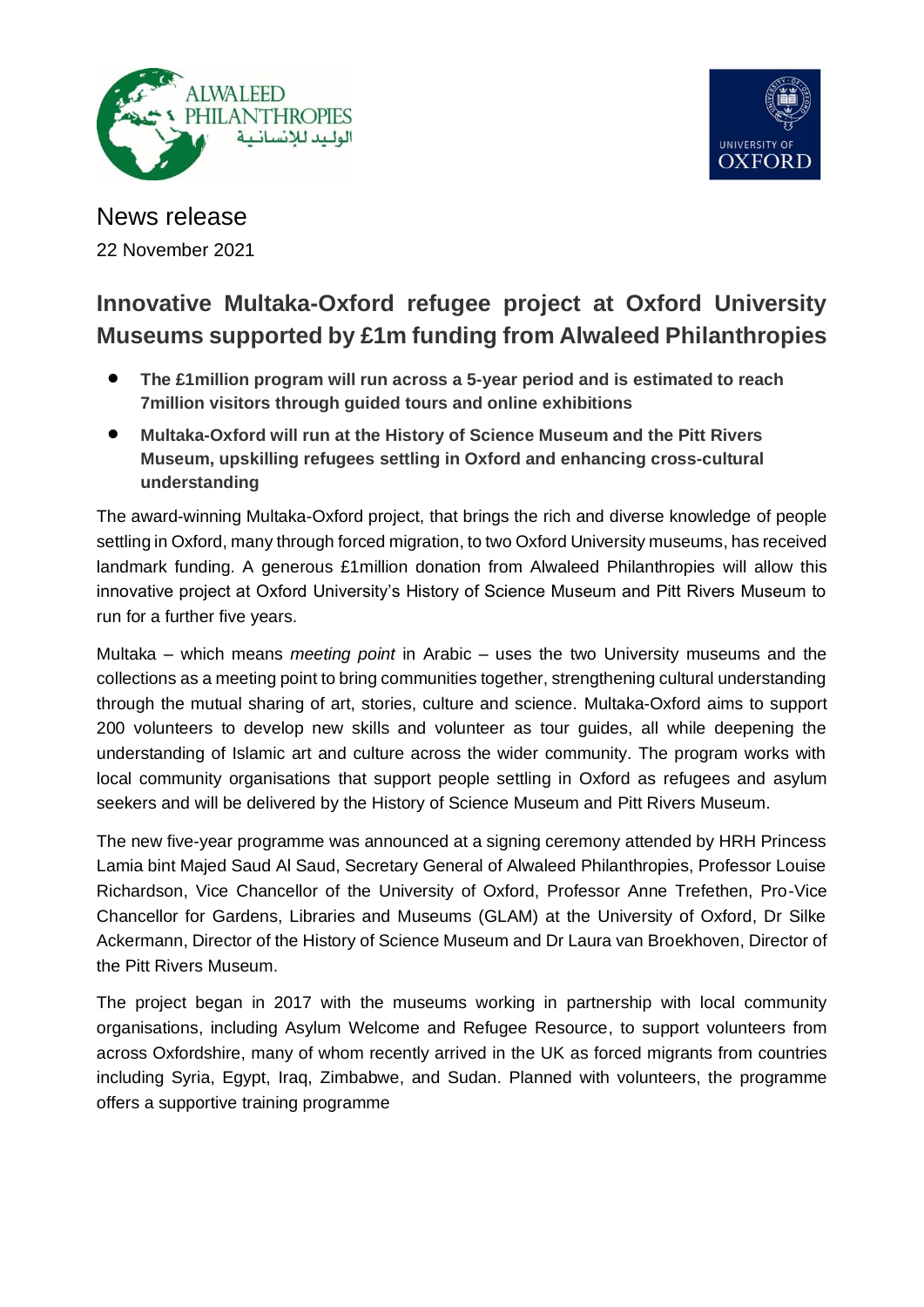including English language learning, skills development and focuses on collaboration to run guided tours of the collections in Arabic and English. The programme also works with the volunteers to plan and deliver events, co-curate displays, enhance collections documentation and manage social media channels and the volunteers generously share their experience and knowledge. Since it began the project has helped to train almost 100 volunteers, many of whom have moved on to gain work, start a degree, or develop new aspirations for their own futures.

**Professor Louise Richardson, Vice-Chancellor of the University of Oxford, said:** "The support of Alwaleed Philanthropies is a strong and welcome endorsement of the Multaka-Oxford project, the work of the museum teams and the contribution of our many volunteers. The project offers mutual benefit both to the University and to the volunteers. We are very grateful to Alwaleed Philanthropies for their support."

Commenting on the launch of the program Her Royal Highness Princess Lamia bint Majed Saud Al Saud, Secretary General of Alwaleed Philanthropies, said: "We are pleased to support the continuation of the Multaka-Oxford programme for another five years. This programme, which opens its arms to refugees and helps to integrate them into the local community through the power of art and culture, plays a powerful role in strengthening cross-cultural understanding in society. Islamic art tells a story of our heritage, which can be often misunderstood, the Multaka-Oxford programme bridges these gaps and brings museum collections to life. This partnership is a true testament to the power of art and role of creative industries in enhancing social development. This project mirrors the successful Multaka programme at the Pergamon Museum in Berlin which we have been proud to support. We look forward to a fruitful partnership."

Alwaleed Philanthropies are an international philanthropic organisation collaborating with a range of philanthropic, governmental, and educational organisations across 189 countries to combat poverty, empower women and youth, develop communities, provide disaster relief, and create cultural understanding through education. For the last 40 years their work has sought to innovate and foster a new meaning of peace and inclusiveness through education, art, and conversational exchange between communities.

The funding from Alwaleed Philanthropies will enable the Museums to recruit, train and support a new team of 200 volunteers from across Oxfordshire to work with a range of collections - such as scientific instruments from the Islamic World at the History of Science Museum and textiles, objects, and material from the Photographic and Sound Collections at the Pitt Rivers Museum. The volunteers will bring diverse perspectives to these collections, sharing within the museums and the wider community, with a particular focus on engaging young people. Together with museum staff, the volunteers will also co-produce online and in-person events at the museums, co-curate displays sharing artefacts from the Islamic world, and lead tours and deliver object handling sessions, among other activities.

The Multaka team has become an integral part of the network in Oxford that supports people who are asylum seekers, refugees, and migrants. This collaboration has led to extensive partnerships with mutual skill-sharing and support with the services of our community partners.

"In just a relatively short period, the project has deeply affected the lives of everyone involved with it, from staff to volunteers to community partners. Mutual learning and benefit are at the heart of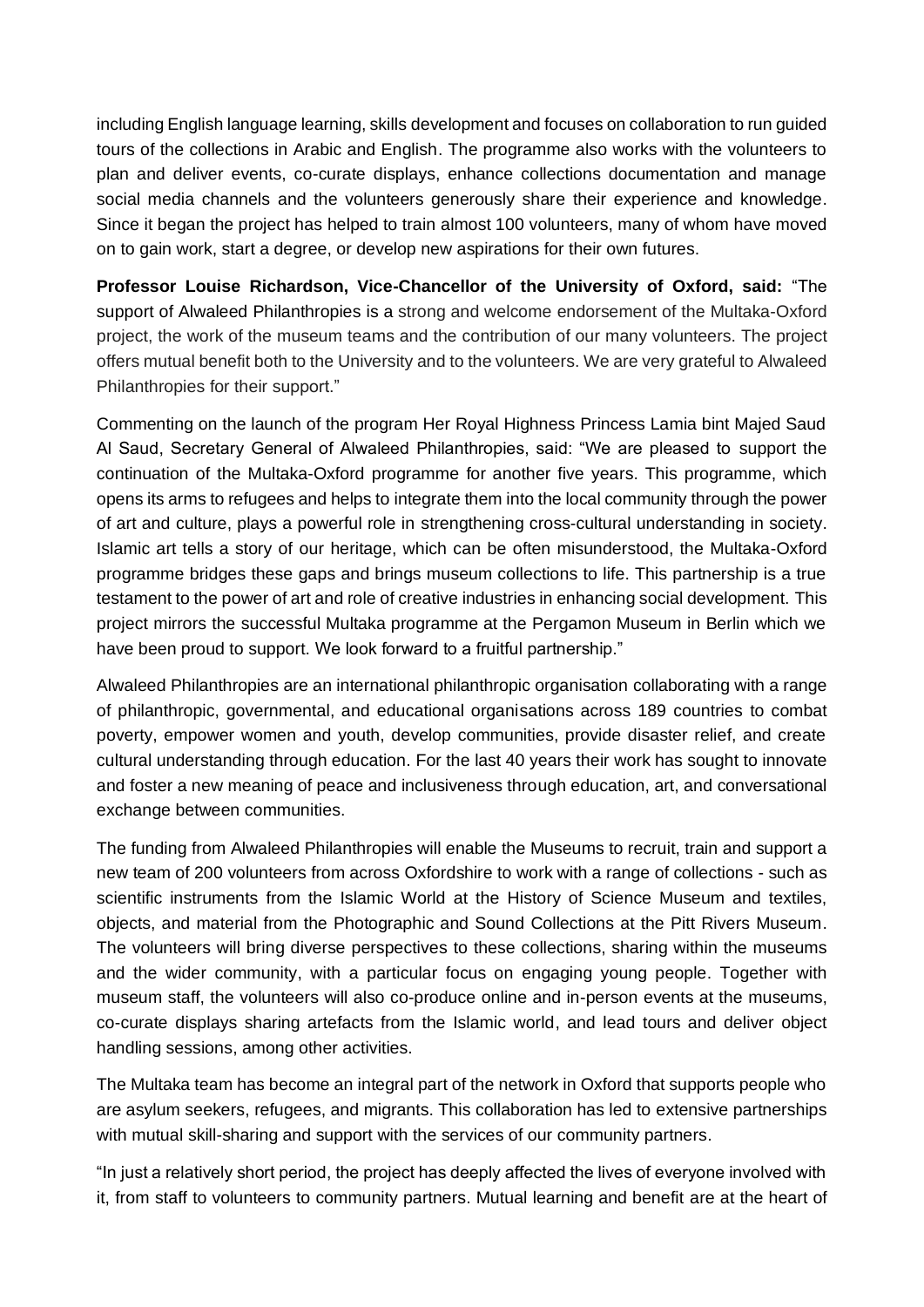everything we do. For the museums, it has transformed museum practice; it has deepened understanding of the role museums, and for the interpretation of artefacts from the Islamic World and beyond in the heritage sector and our communities, locally and globally," said Project Manager, Nicola Bird.

Multaka-Oxford is already highly regarded in the museums, arts, and heritage sector, having won the prestigious 2019 Collections Trust Award and the 2019 Museums + Heritage Award for Volunteer Team of the Year. Over the next five years the project aims to share its learning and resources across the sector by establishing a UK Multaka network, offering informal mentoring support to UK heritage projects, sharing project information at conferences, and supporting the development of Multaka projects at other international museums.

## **Multaka-Oxford volunteer Hussein Kara Ahmed**

Before coming to Oxford in 2018, Hussein Kara Ahmed worked in an embroidery factory in Turkey. Three years before that, he was living in Syria, preparing to study law at university, but was forced to leave the country. Shortly after arriving in Oxford, a contact at a local community organisation suggested he might like to get involved in Multaka-Oxford. After eight months of volunteering, Hussein felt confident enough to apply for a job. He is now employed part-time as a Visitor Services Assistant at the Ashmolean Museum.

Hussein saw how the project fostered a sense of intercultural understanding between those visiting the museums and those volunteering in them. He says: "People here respect my language, respect where I come from. They like to hear about different cultures, and that's been very encouraging. It has really helped me to feel part of this community."

### **Multaka-Oxford volunteer Dhamyaa Abass**

Dhamyaa Abass arrived in Oxford, from Iraq, in 2017 and she joined Multaka-Oxford as a volunteer in 2018. At the time she didn't speak English but the Multaka-Oxford programme and tour guide training gave her the opportunity to practice. "I enjoyed leading the tours in English and loved showing visitors the objects from Iraq, Sudan and Arabic culture," says Dhamyaa. Dhamyaa eventually became more involved in Multaka-Oxford, running a series of popular fashion shows, featuring dress from around the world, to encourage inter-cultural understanding.

The Multaka-Oxford programme gave Dhamyaa the confidence to continue her English training at City of Oxford College and to explore further education. She has recently completed a Teaching Assistant course that has led to working as a Teaching Assistant in Oxford primary schools.

Dhamyaa continues to bring her knowledge and experience to Oxford University museums by volunteering at the Ashmolean Museum, where she is based at the Welcome Desk and provides a welcome to visitors to the museum.

Dhamyaa says Multaka-Oxford "changed my life… and it changed many, many things in my heart." She says: "It supported my language training and encouraged me towards other education. Multaka-Oxford introduced me to so many people and cultures and made me feel part of a community. And if I ever missed my country, the project gave me the opportunity to speak about it and my family."